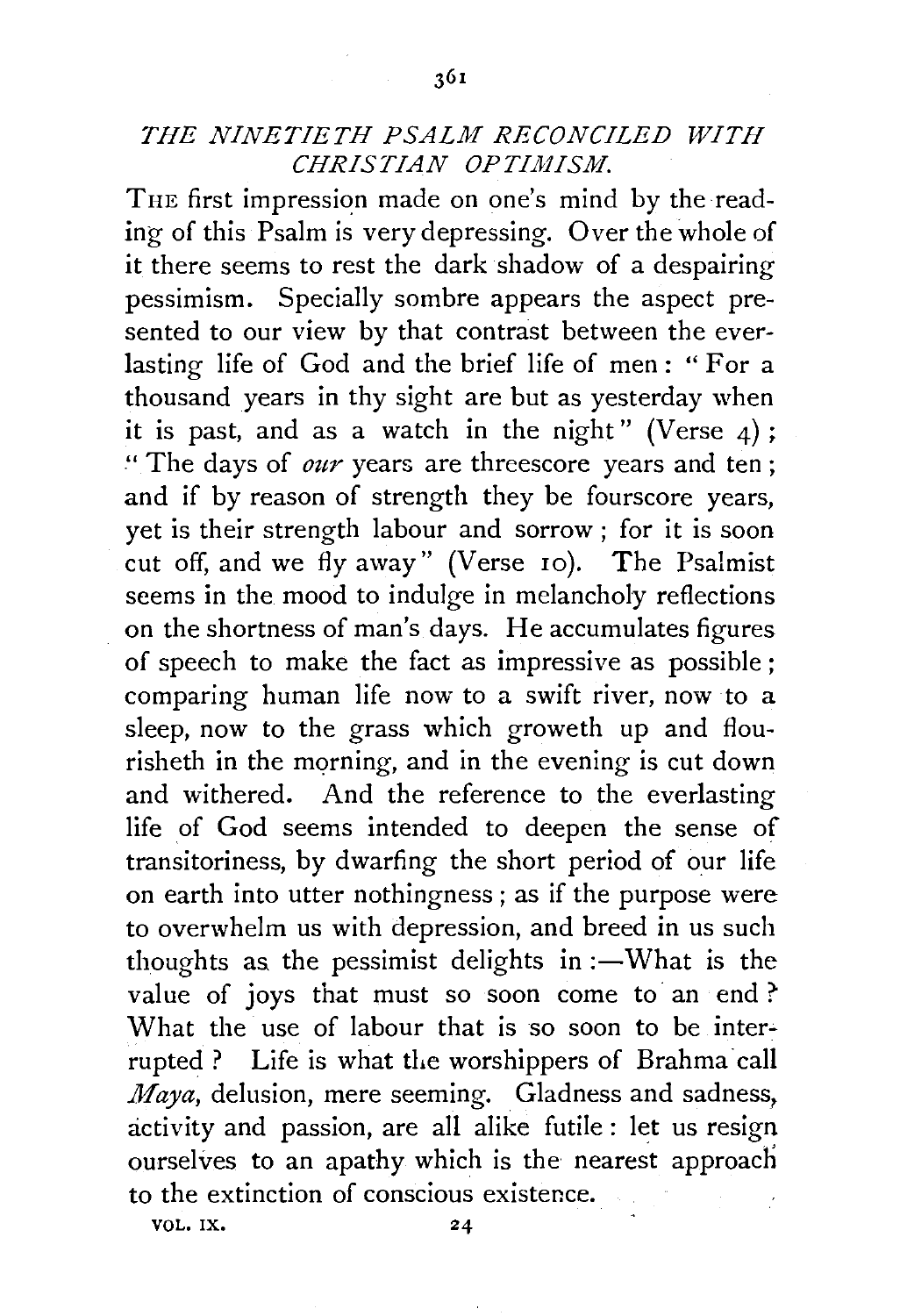The contrast expressed in the two Verses above quoted easily might be, and often has been, employed to justify such a sombre train of reflection. But it may just as easily, and certainly not less legitimately, be made to yield a more cheering and inspiring train of thought. Let me try, then, to shew how that contrast, and the whole Psalm of which it may be regarded as the keynote, may be made subservient to the purposes of consolation and encouragement. Let me endeavour to wrest this Psalm out of the hands of the pessimist, whose creed in brief is that human life, and indeed the whole universe of being, is vanity, a mistake, a thing that had better not have been; and to use it in the service of a Christian optimism which, while not denying the dark side of things, insists on looking at the bright side rather than at the dark, preferring to bask in the sunshine of Divine love rather than to spend life in the land of the shadow of death. I hope to make it appear that in pursuing this line of thought I am not contradicting the Psalmist or even deviating widely from the train of his reflections. For, on closer scrutiny; one finds that the Psalm is not so dark as it seems. There are rays of faith and hope appearing here and there, glimpses of light stealing through between the clouds, and lighting up the wintry landscape. Let us try to see, then, what can be made of this contrast between the eternal life of God and the fleeting life of man by those, and for those, who are required to rejoice evermore, to pray without ceasing, in everything to give thanks, and always to abound in every good work.

I. " A thousand years in thy sight are as yesterday when it is past:" " The days of *our* years are three-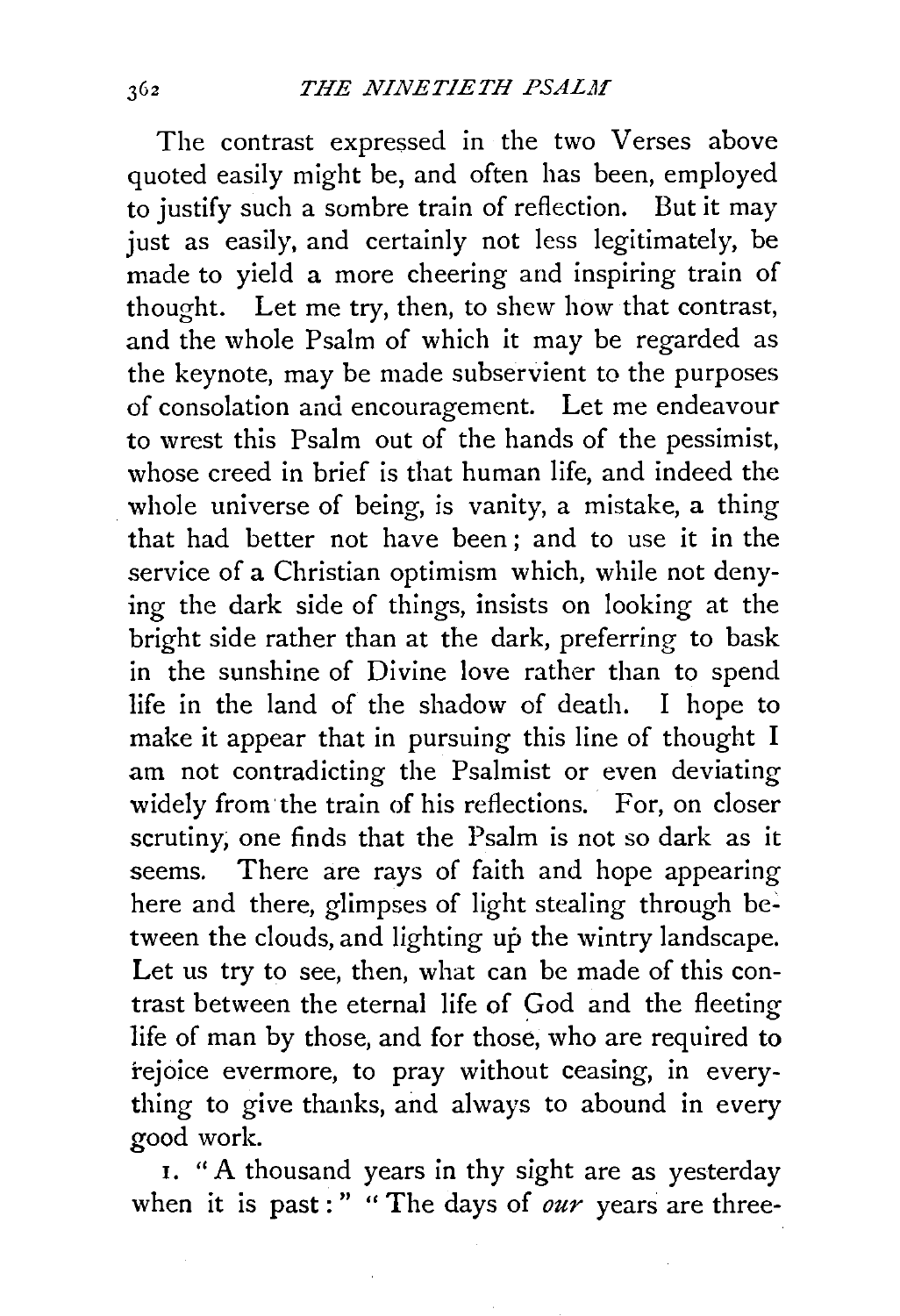score years and ten." Oh, humbling, depressing,  $crashing$  contrast! Yes, in one sense; but, on the other hand, what ·if the Eternal One gather up into Himself the lives of his children when they pass away from the earth, so that they become partakers of his ·everlasting life ? What we see on this earth is a constant succession of lives, one generation passing away, .another coming into its place. But there is a life which is not subject to the law of succession, spreading itself, like the firmament, over all the generations of mankind, and contemporary with every one of them. \Vhat if our fleeting lives be so connected with that upper eternal life, that death means, not the extinction of these lives, but a transference of them from the regions below *to* the regions above? "We fly away," says the Psalmist. Yes, but whither ? What becomes of the bird that flies from our ungenial clime at the approach -of winter? Such questions have suggested themselves to thoughtful minds in all ages. It was such a question the Saxon noble meant to ask when, at the council convened to discuss the momentous question, Shall we receive Christianity, he said : "The present life of man seems to me, 0 king, in comparison of that time which is unknown to us, like the swift flight of a sparrow through the room wherein you sit in winter, with your -commanders and ministers, and a good fire in the midst, whilst the storms of rain and snow prevail abroad. The sparrow, I say, flying in at one door, and immediately out at another, whilst he is within is safe from the wintry storm; but, after a short space of fine weather, he immediately vanishes out of your sight into the dark winter from which he had emerged. So this life of man appears for a short space ; but of what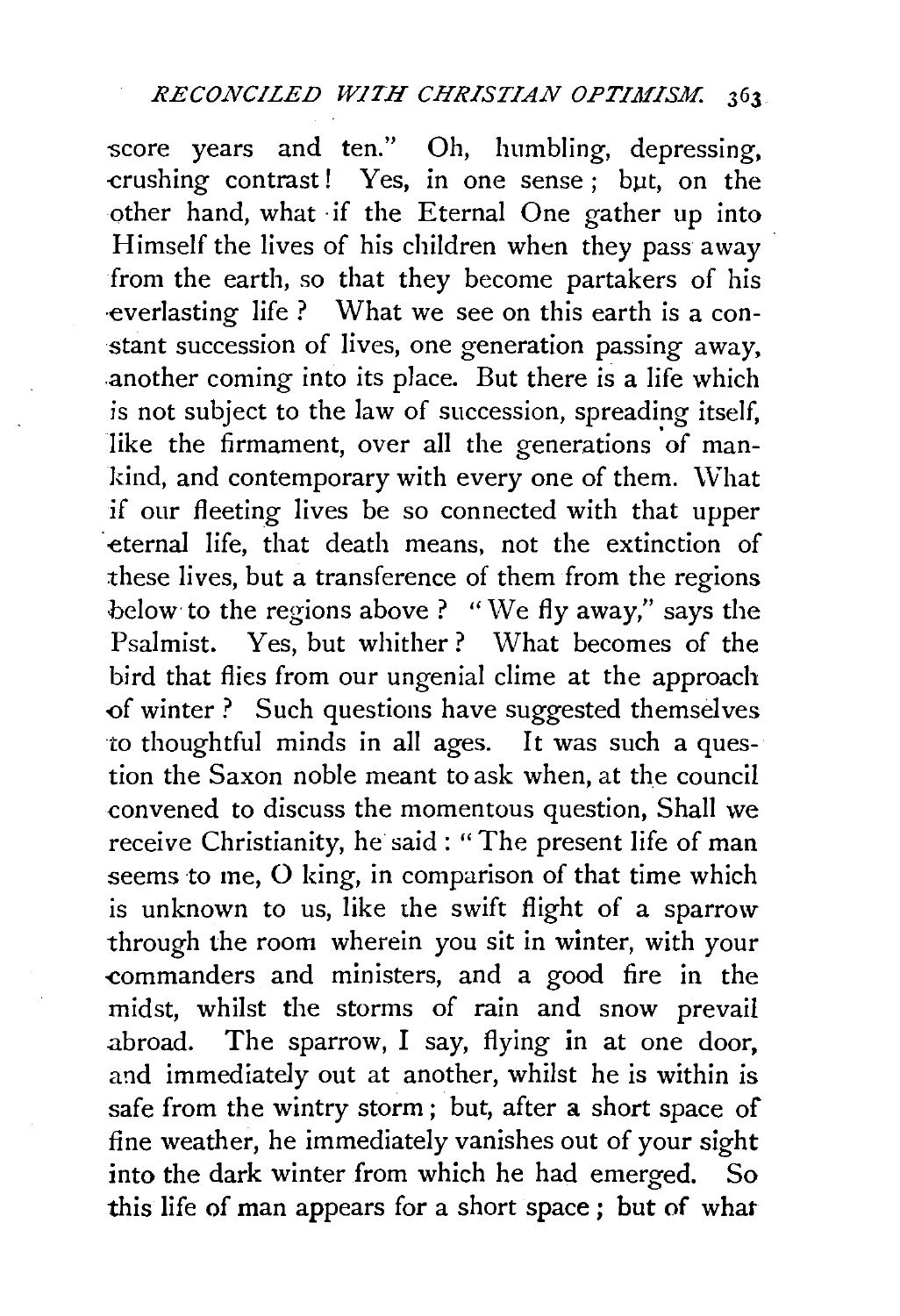went before, or of what is to follow, we are utterly ignorant. If, therefore, this new doctrine contains. something more certain, it seems justly to deserve tobe followed." We know the answer which Christianity gives to the wistful question, Whither ? But it is to be noted that our Psalm also has its answer, and a very good, substantially, indeed, the Christian answer. We fly away, Whither? To God, replies the Psalm in its. very first sentence ; to God, in whom the migratory spirit finds a home. " Lord *thou* hast been our dwelling- place in all generations." Mark the *our:* it expresses the consciousness of unity with the fathers whohave long left the world, and who are conceived of as still existing with God. The Psalmist conceives of ail the generations of Israel as one family, finding its bond of union, and having its habitation and home, in the bosom of the Everlasting One. It is as if he had said: We have been wanderers, strangers and pilgrims. on the earth, in all our generations from the days of Abraham till now. But we have a home in Thee, 0. Eternal Adonai: it is our only but our sufficient home. The thought of it gives peace to our heart even in this mortal existence, amidst scenes of change and of trouble. And it is always there, ready to receive us, when we die, into the fellowship of those who have gone before. Surely life is not all gloom where one is. able to cherish such thoughts of God and of the great hereafter as are naturally suggested by this pathetic word " dwelling-place."

2. The brevity of human life is saddening to think of, not merely because death seems to put a period to· our conscious existence, but still more because it brings. all our activities to a final pause. When the day ends,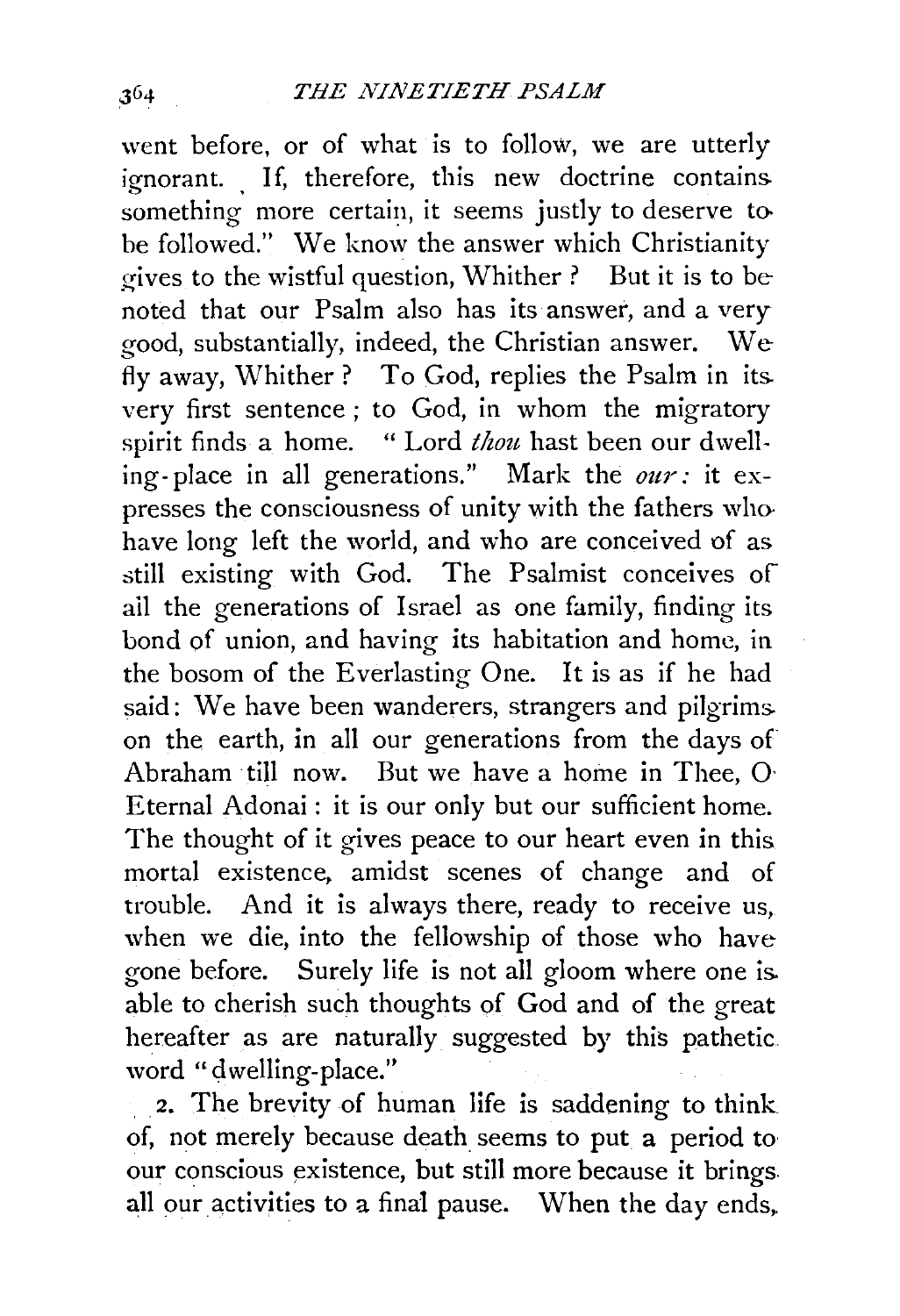busy labour ceases; and so when Death strikes the hour, the brain ceases to think, and the heart to devise new schemes of usefulness, and the hands to toil in the execution of purposes long cherished. Now this thought is certainly very depressing, for there are many noble-minded men who are much more interested in the work of life than in life itself, and who desire continuance of life mainly because it affords further -opportunity for labour. To such it may very naturally -cause a pang to be overtaken by death in the midst of a worthy enterprise half executed. Think of Moses, for example. I do not positively affirm that he wrote this Psalm, though Delitzsch regards it as certain, and -even Ewald admits that he might have been its author, if only the tradition could be relied on; but, leaving the authorship of the Psalm undetermined, I may at least very legitimately take the Leader of the Exodus .as an apt illustration of my argument. Think of Moses, then, trained by a very remarkable experience to be the deliverer of Israel, labouring faithfully for forty years to execute the Divine purpose, and, after all, .doomed to die in the wilderness, within sight of the promised land. In view of such a doom we can imagine him saying to himself with a certain bitter emphasis: "The days of our years are threescore years and ten. Would they were more! Not for the mere ·pleasure of living, for that I care little ; but that I might finish the work which God has given me to do." But if Moses had any such sad thoughts, he knew, if he really was the author of this Psalm, how to extract consolation from the everlasting life of God. For the Psalm does contain consolatory thoughts of a temper .and force sufficient to reconcile us even to the interrup-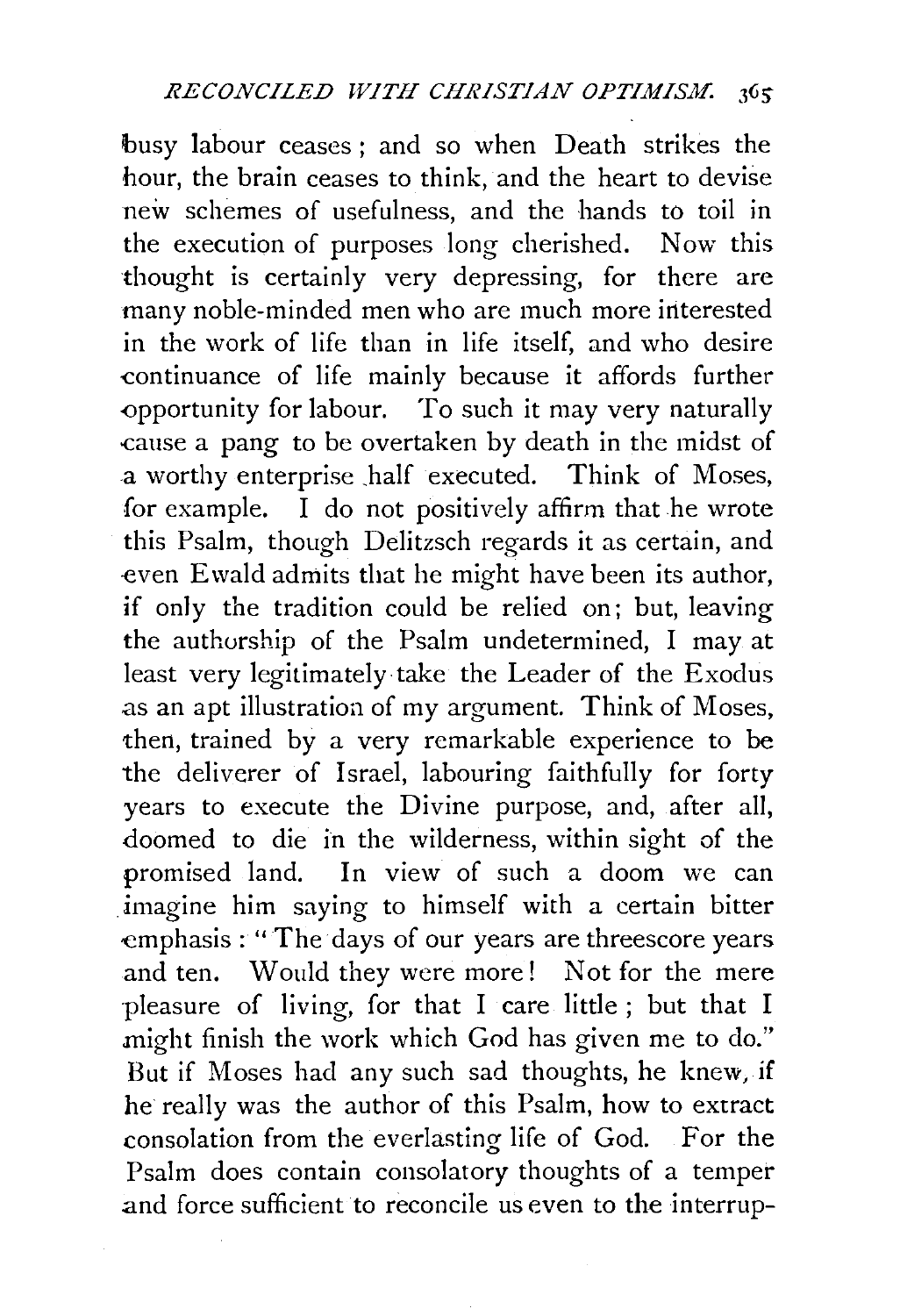tion of our activities by death. In the· first place, the Psalmist recollects that his work is in reality God's. work. When he first speaks of it, he says: "Let *thy*  work appear unto thy servants " (Verse 16). Only in subordination to this truth is the work afterwards called man's: "Establish thou the work of *our* hands upon us" (Verse 17). But the work being God's, two inferences follow. First, God can establish the work done by the men of one generation, so that it shall not be in vain when they have passed away from the scene. God lives on, and is always there to see that the labour of his deceased servants shall not come to nought, but be carried on unto completion, and so be established. But, secondly, God can do more than merely carry on and establish the work of his servants. He can cause it to assume far larger dimensions and far fairer proportions than it could ever have attained in their hands. This thought is finely expressed in the prayer: "Let thy work appear unto thy servants, and thy glory unto their children." The "glory" referred to is the glory of a plan worked out, of a great historical drama carried out to its last act. The Psalmist has faith in the future coming of such a glory, and that faith makes. him content to die while his own work as, for the time. God's instrument, is yet unfinished ; just as Simeon was content to die when his eyes had seen the infant Redeemer. He was content not merely because he believed that God could finish his work without him, but because he believed God would find other instruments in the next generation better fitted to do the work that still remained than he could ever have been.

These thoughts of the Psalmist are most rational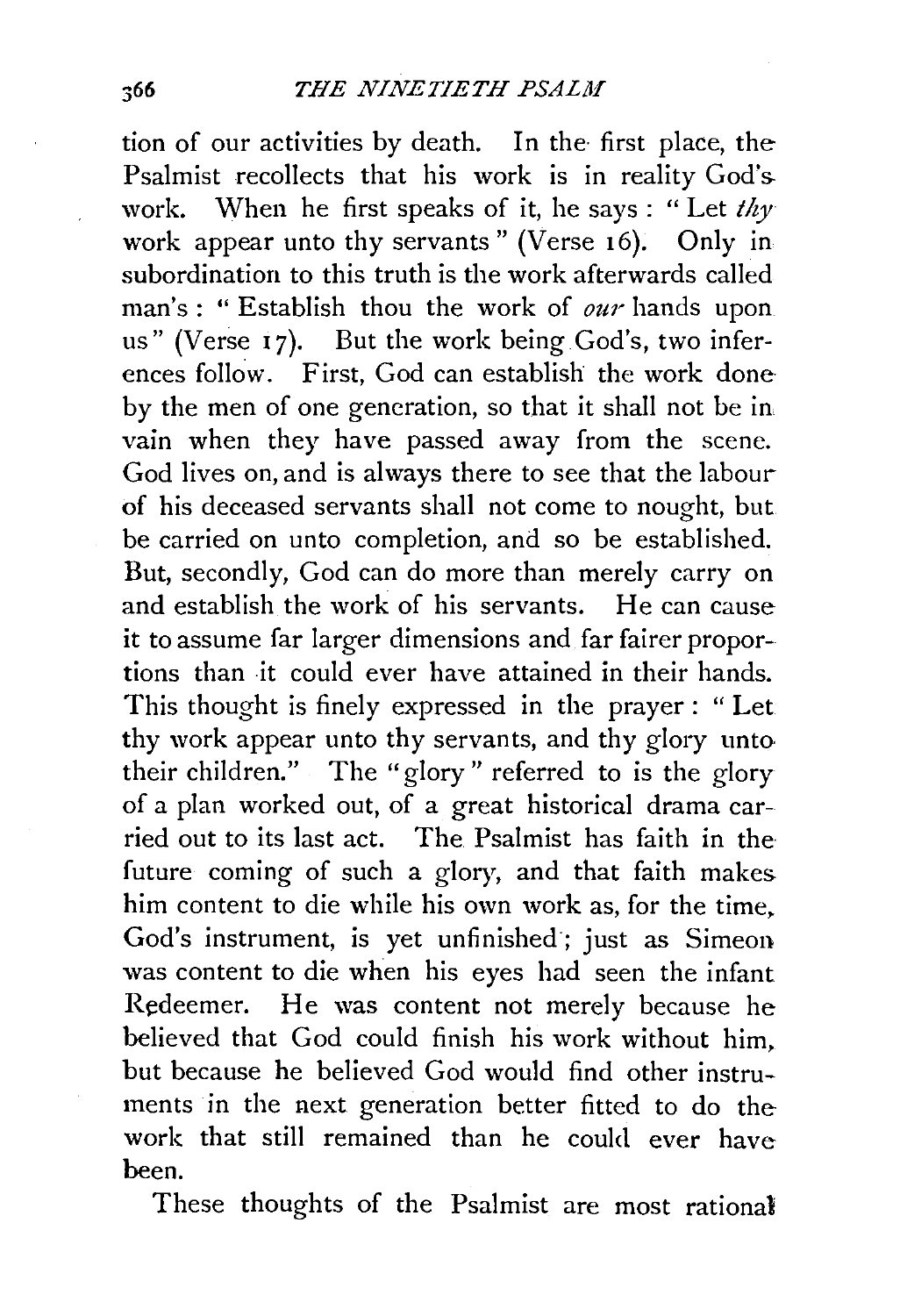grounds of comfort in view of the certain fact that we shall die, leaving many a piece of work half done, and many a scheme affecting the kingdom of God far from its consummation. What we call our work is really God's work : this is one consideration which well laid to heart will comfort us concerning the labour of our hands. God deigns to use us in the carrying out of the purposes of his Providence, but we are in no wise necessary to Him. No matter who we are, He can do without us. This consideration, so consolatory in itself, is abused when it leads us to say, " It does not matter whether I work or remain idle : with me or without me, God's purposes will still be carried out." The right use of the reflection is to check self-importance and despondency ; to prevent us from thinking that when we die it will go ill with the Divine kingdom. Again, it is surely a peace-giving thought that, though we, the workers of threescore years and ten, pass away and leave our task unexecuted, God, the Everlasting Worker, is always there to carry on *his* work to its consummation-to a glory which we could never have achieved. This is a truth we are slow to learn. It does not come easy to any of us to believe, what nevertheless is most true, that, so far from there being any occasion of regret when our work is interrupted by death, it may even be very advantageous to God's work that our work should come to an end. It would be a poor outlook for the kingdom of God on earth if God's servants, even the best of them, were to live hundreds of years instead of threescore and ten. They would become a set of intolerable obstructives, wanting everything to stand still at the point at which their minds ceased to grow, and making it their special busi-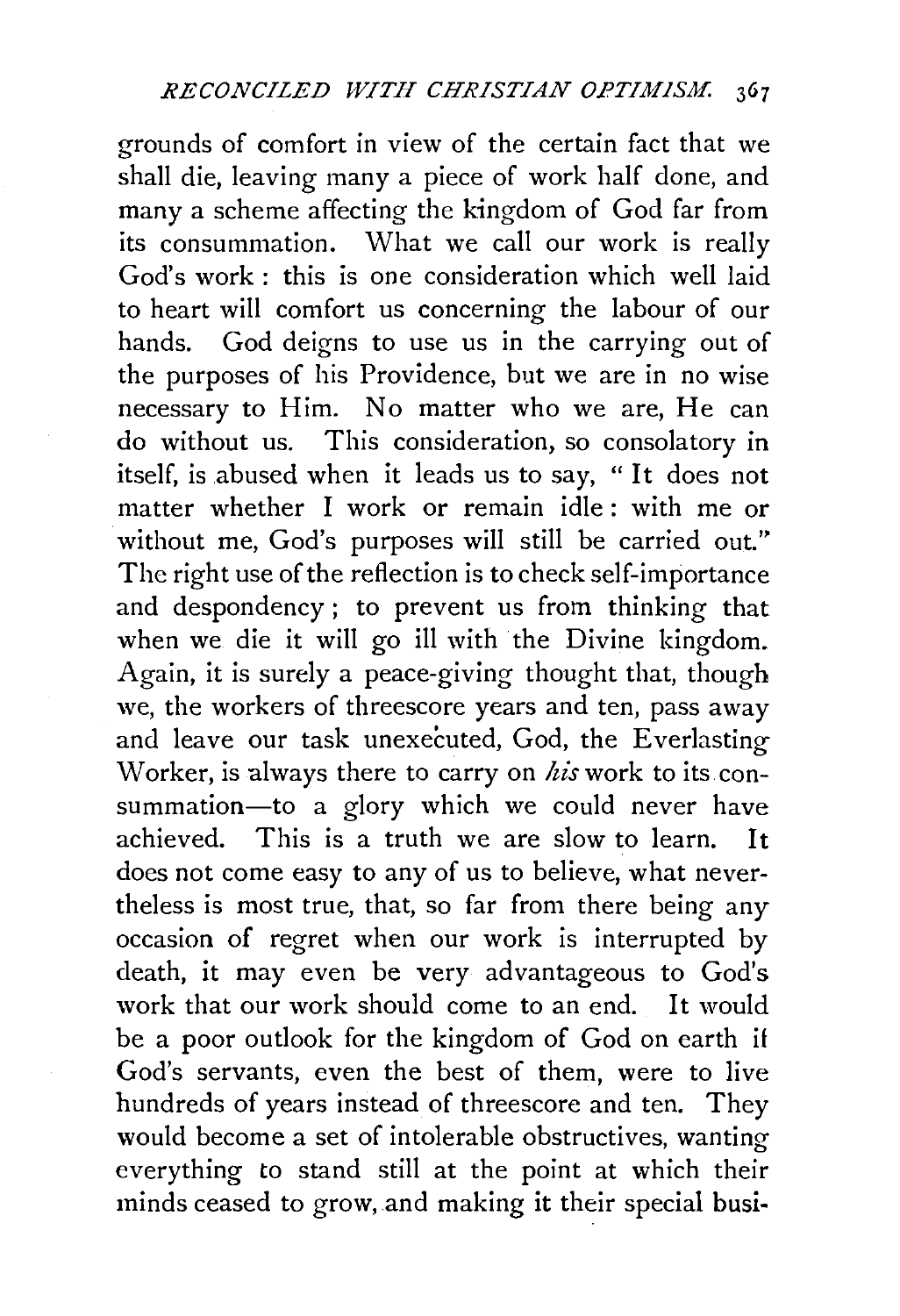ness to prevent both -God and man from carrying on the work in higher ways. and to a higher end. Even as it is, too many degenerate into obstructives before the short period of human existence is fulfilled : how much greater would be the evil if men's lives were very greatly lengthened! We may be thankful, then, even for the sake of God's work, that man's life on earth is so short, if only we bear in mind that, after our bodies have mingled with the dust, God will do far greater things without us than ever He did by us; if only we remember the exhaustless resources, the infinite inventiveness, of the Divine Mind, concerning which the Prophet says, "There is no searching of his understanding;" if only we also remember the creative power of God, his unbounded capacity to do new things - an attribute which speculative philosophers and narrow-hearted Christians agree in denying or ignoring. The former tell us that God exhausted his power in creation, and has no reserve strength to work miracles. The latter too often think, though they may not openly say, "God can do nothing greater by the Church, in the Church, or for the Church, than He has done in the past. Oh, weak purblind mortals, whose days are threescore years and ten, why will ye thus drag God down to your own level ? " Hast thou not known, hast thou not heard, that the everlasting God, the Lord, the Creator of the ends of the earth, fainteth not, neither is weary ? "

3. It sometimes happens that a man's lot is cast in imes when his life consists not so much in work as in suffering. Such a time was that of Israel's wandering in the wilderness, when the chosen people had nothing to do but drag out a weary aimless life, till death came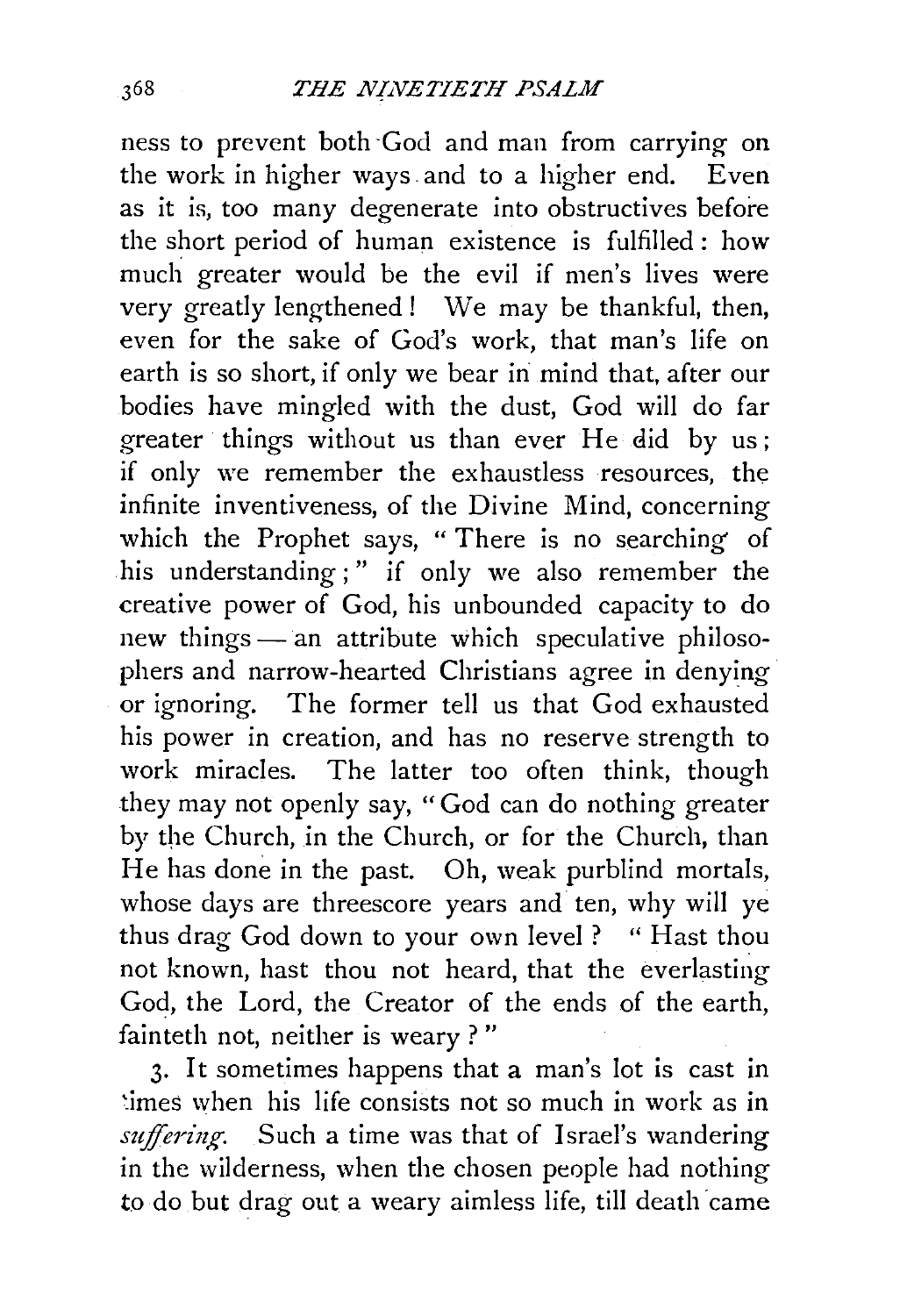to relieve them. Such a time, too, was that memorable period in Scotland's history, from the restoration of Charles II. in 1660 to the Revolution in 1689, when our persecuted forefathers were hunted and shot down, and found a grim comfort in singing such Psalms as the Ninetieth, because they expressed a sense of misery as intense as their own. Such times may be said to be watches in the night of a Providential day, when good men wait-oh, with what unutterable longing !- for the dawn. These are times in which it is a very misery to live, when death seems more desirable than life, and the common span, not too short, but much too long. A good man living in such a time seems to himself to be under the perpetual frown of God, and complains, with the Psalmist, " We are consumed by thine anger, and in thy wrath are we troubled." Men living in happier times may sit in judgment on such utterances, and, with an air of superior wisdom, pronounce them superstitious, and suggestive of utterly false and unworthy views of the Divine character. Ah! it is easy for the happy and the prosperous to take bright and cheerful views of Providence, and to call God Father; but what would they have thought and said had they lived in one of the night-watches? Would they have found it quite so easy to believe that God was good, and to cherish a spirit of filial trust ? And yet to maintain such a spirit, even when our days are darkest, is not impossible. The thought of God's everlasting life may help a man, even in the worst times, to realize the fact that such words as " anger" and " wrath " do not express the whole truth about God-that they express, indeed, rather the appearance than the reality of things.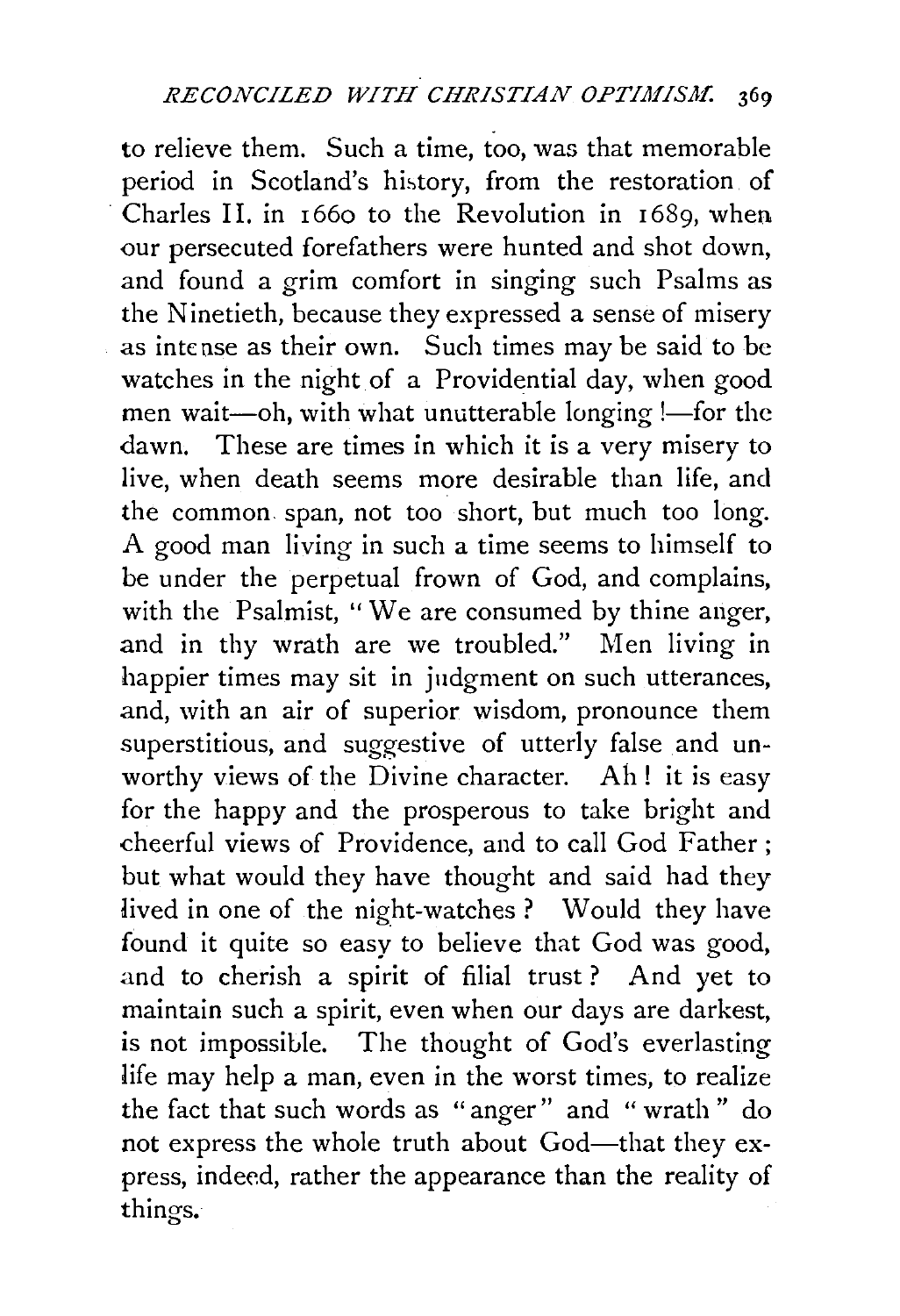If we lay to heart the words, " A thousand years are in thy sight as yesterday when it is past, and as a watch in the night," it will at once occur to us that what seems to human vision a long, dreary, interminable period of misery, is to God but as a portion of a winter night. and man's seventy years dwindle into a few hours. But if so, what becomes of that " wrath" of which we are apt so grievously, and not altogether unnaturally, to complain? It is transmuted into a mere passing frown. "His anger endureth but a moment;" "In his favour is life;<sup>"</sup> "Weeping may endure for a night, but joy cometh in the morning." Then the thought of God's everlasting life relieves the gloom of an evil time in another way. The most bitter ingredient in a good man's lot at such a time is, not the mere suffering which comes upon himself, but the dark thought forcing itself into his mind that God has ceased to care, if He ever cared, for the right; that He has abandoned his purpose; that He does not mean to carry out the undertaking which He initiated, and which He put it into the hearts of his servants to espouse with ardent and generous enthusiasm. God has brought us into this wilderness on pretence of leading us to the promised land, and, lo! He leaves us here to rot. He inspired me, Moses, with a patriotic ardour, which led me to prefer the freedom of my race to all the treasures and honours of Egypt ; but now here I am, a man that bath seen affliction by the rod of his wrath. He bath led me and brought me into darkness, and not into light, and hath filled me with the bitterness of defeated hope. When thoughts like these come into our minds, we need to remember that a thousand years are in God's sight as a day in ours. Do we think it strange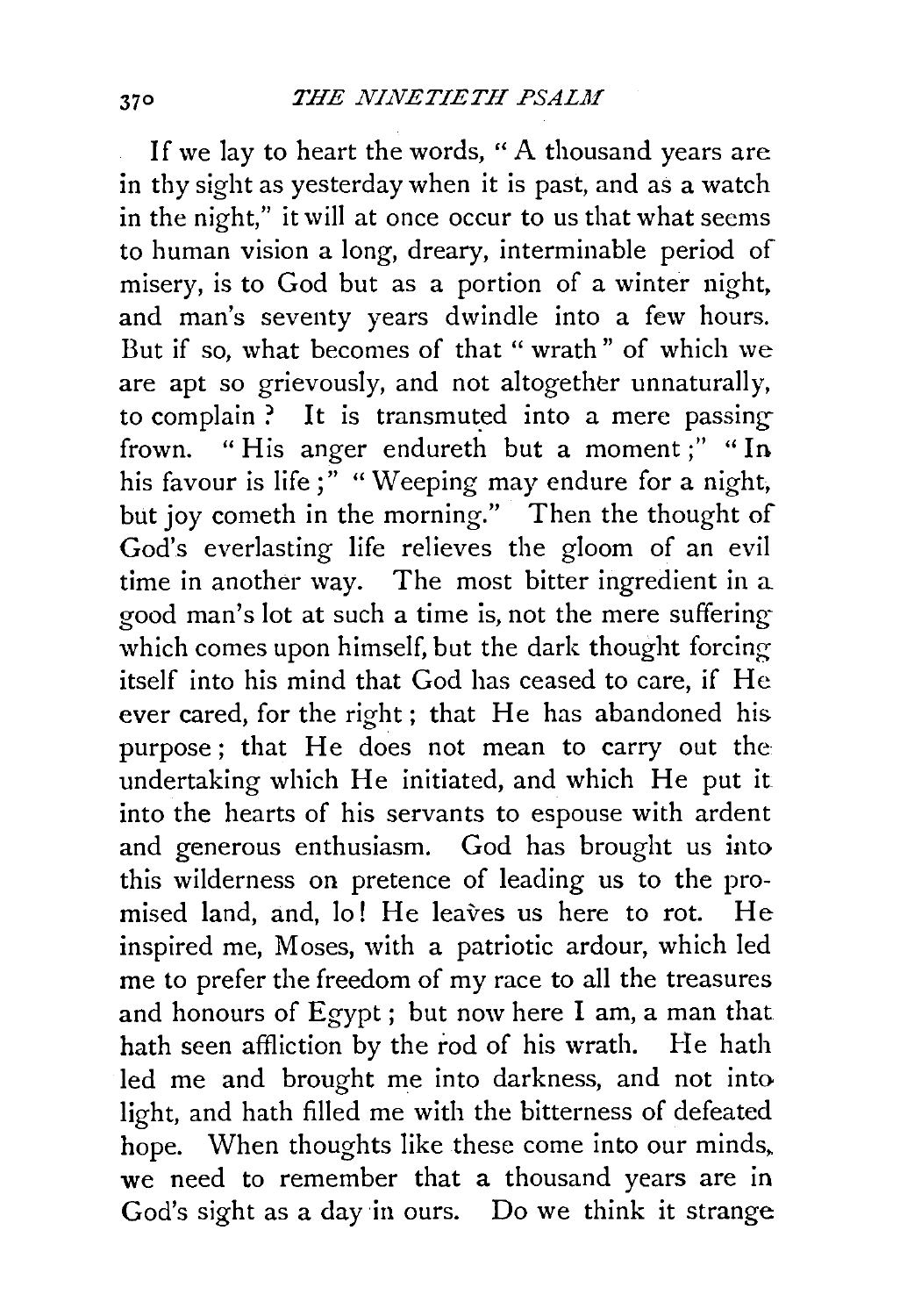that a man should delay the execution of his purpose for a day? Do we infer from that that he has abandoned it? Why, then, should we imagine that God has abandoned his purpose because He defers its fulfilment for a generation, not to speak of a millennium? Why should we assume that Israel is never to get into Canaan, because she does not go up and possess it in our day ? Nay, why should we despair of seeing a happy turn of affairs even in our own day ? Let us rather hope in God, that He will yet give us cause to praise Him. Let us remember that the atmosphere above the clouds which obscure our vision is bright with the clear shining of the Divine Love, a light which will yet break through the clouds, and fall with cheerful quickening warmth on our saddened and weary hearts. And, remembering this, let us take up the prayer of our Psalm : " Return, 0 Lord, how long ? and let it repent thee concerning thy servants.  $O$ satisfy us early with thy mercy ; that we may rejoice and be glad all our days. Make us glad according to the days wherein thou hast afflicted us, and the years wherein we have seen evil."

4· There is yet another way in which the leading thought of this Psalm may be made to minister to Christian hope. The contrast between our life and God's may help us to look with cheerful patience on the slow march of Providence, on the gradual, but sure, evolution by which the redeeming purposes of the Divine Love are unfolded and brought out. Even in comparatively happy times, when there are no such burdens and miseries to be endured as those of Israel in the wilderness, or of our forefathers in the years of persecution, earnest men are often made to feel that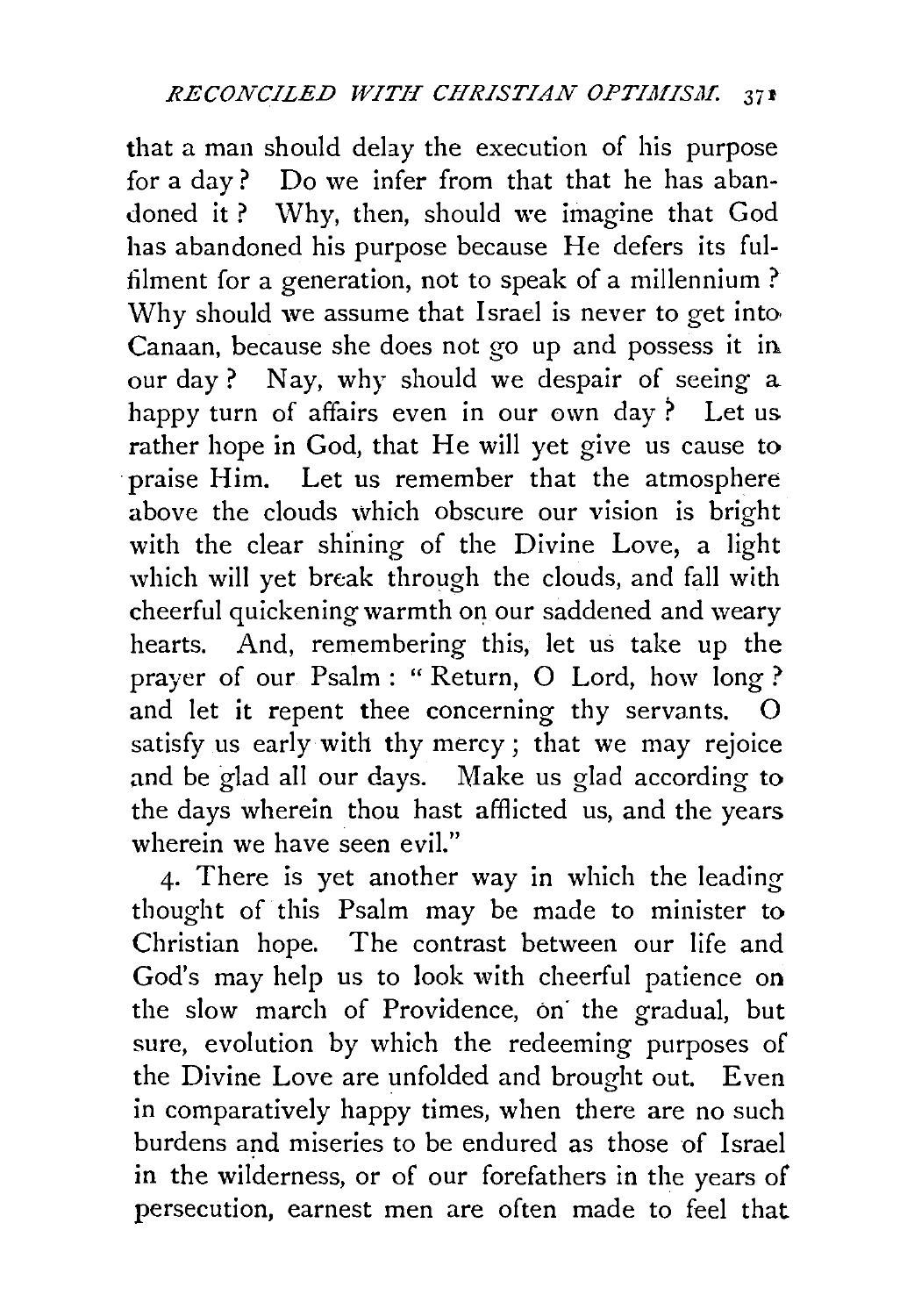God's work does not advance at as fast a rate as they would like, and indeed can scarcely be said to advance at all. And so they get disheartened, and work and pray in a spiritless manner. In this respect men are like children who, having sown a seed in the ground,  $\overline{\text{expect}}$  a plant to spring out of it in a day. The assumption is that, if God means to favour a cause, or to grant success to an enterprise, He will do it soon, or even at once. Now, the fact is that this assumption is the reyerse of true. It is God's way to work slowly, through a long period of preparation, and then suddenly at last : first, slow growth-through blade, and ear, and full corn; then suddenly the harvest. We must not, therefore, infer from the slow progress of a historical movement that it is not of God. Very often, the quicker the success, the less of the Divine is there in it. "Slow, but sure," is one of the marks of Divinity. For not only is it true that a thousand years are to God as one day to us, but it is also true, as St. Peter tells us, that "one day is with the Lord as a thousand vears" are with us. We know what the effect of a thousand years *past* (for of a thousand years to come we cannot know the effect) is upon the human mind. We regard things that happened a thousand years ago very calmly, without any of the passion which thrilled the breasts of the men who lived when the events we now read of in history were taking place. *That* is the way in which God regards events the very day they happen. They are to Him as if they had happened a thousand years ago; so calm is the Divine temper, so far from the impatience and haste characteristic of us men who live but threescore years and ten. This comes of his being the Everlasting One. Yet, strange to say, while God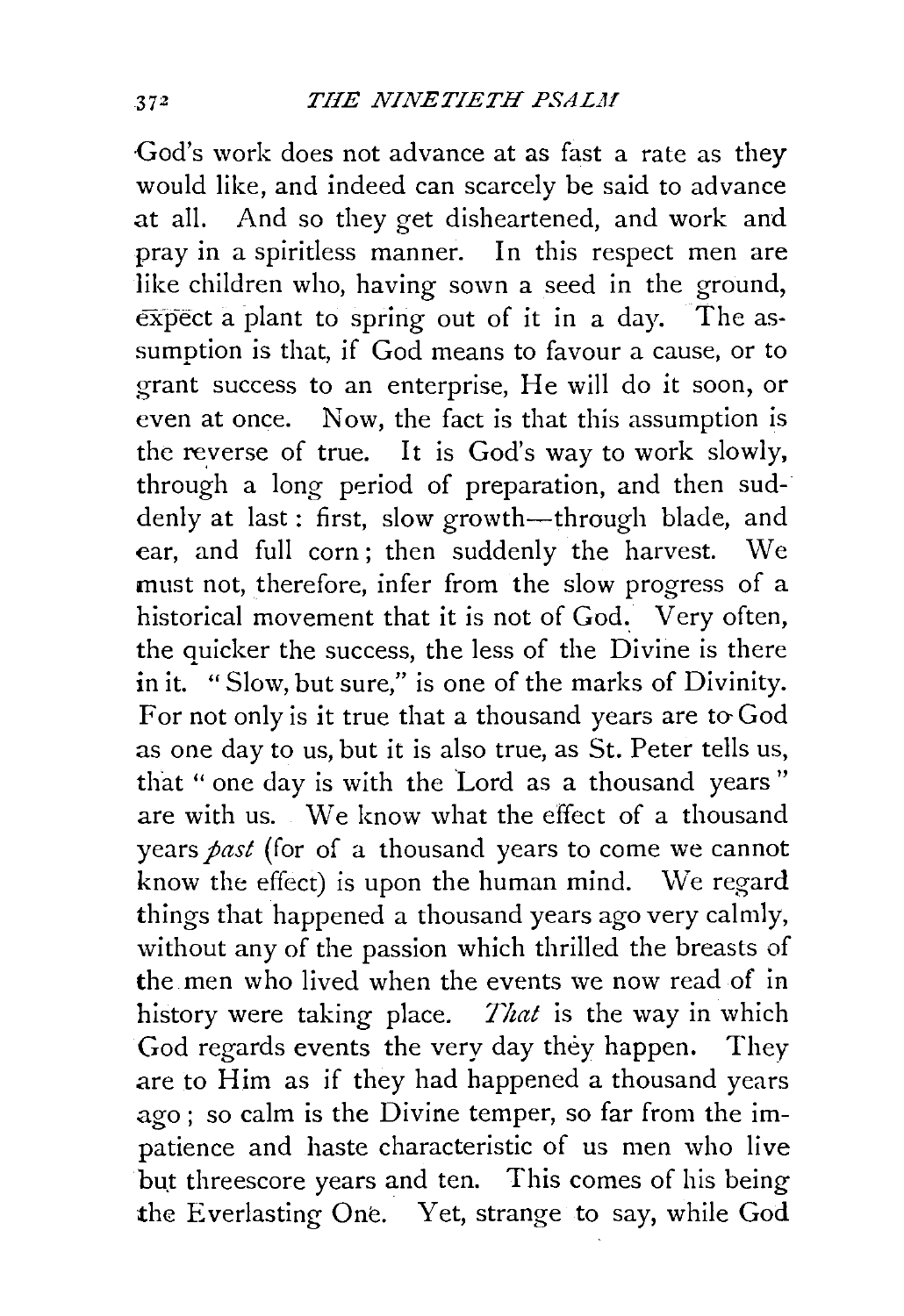takes things so calmly and never hurries, He at the same time never forgets. A thousand years are to Him as one day to us. He is as much in earnest in his purpose at the end of a millennium as we are with ours the day we form it.

It would help to cheer us if we could lay this thought to heart, numbering our days, not merely to realize their brevity, but to realize, by contrast, the length of God's years. We have but a short time to work, and it is well to remember that, that we may be diligent. But God has a whole eternity wherein to work, and it is well to remember that also, that we may cease from fretfulness and impatience at the slow progress of the Divine Kingdom. It is by so numbering both our years and God's that we attain unto a wise heart. A wise heart is one that can at once labour devotedly and wait patiently. A foolish heart is a heart that starts. with enthusiasm, and, on encountering discouragements. and delays, forthwith cools down into indifference. How many such foolish hearts there are ! how many unsteadfast hearts that grow weary in well doing, forgetting the word, " In due season ·ye shall reap, if ye faint not!" And how many there are which are foolish in a still sadder sense—the hearts of triflers, without an aim, looking neither before nor after, numbering neither their own days nor God's eternal years! Of human life generally the Psalmist says, "We spend our years as a tale that is told;" more exactly, as a whisper, a murmur, a passing sigh, a light inarticulate sound, lasting a moment, then forgotten. And of the trifler's life this is emphatically true ; for there is. nothing real in it-nothing that abides. It is a lifewhich no rational man would care to live, since every